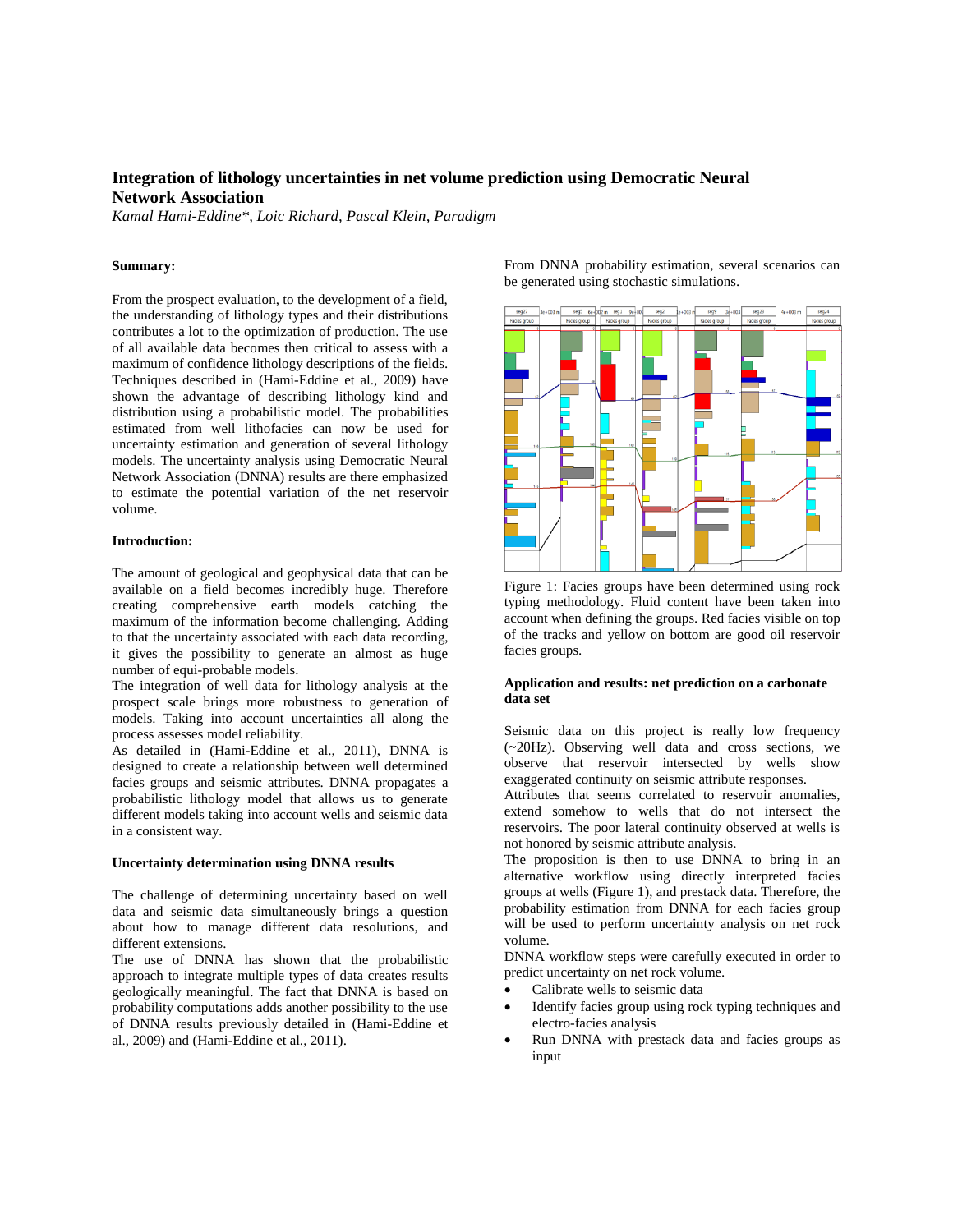## **Integration of uncertainties in lithology prediction using Democratic Neural Network Association**

- Run simulations based on probability outputs from DNNA
- Combine reservoir parameters observed at wells for each facies with probability densities from DNNA for scenario based analysis and net volume estimation

DNNA estimates at each (X,Y,Z) location of the cube a probability of facies group presence. Based on these probability values, several facies cube scenarios can be derived: optimistic, most probable, and most pessimistic for example.



Figure 2: Probabilities from main facies described in Table 1, shale (top left) to facies group 14 Biostrom water (bottom right). In red we can observe some high confidence area. Facies lateral continuity can be analyzed on probability sections. Good reservoir facies (4 and 8) probabilities confirm the poor continuity observed at wells.

Sixteen facies groups, taking into account lithology and fluid content are defined on 17 wells. The main facies groups are colored and named according to Table 1.

Table 1: Main facies group color coding.

| 1 - Shale                          |
|------------------------------------|
| 8 - Bioherm oil                    |
| 4 - Biostrom (oil good quality)    |
| 2 - Biostrom (tight)               |
| 14 - Biostrom (oil medium quality) |
| <b>5</b> - Biostrom (water)        |

DNNA probabilistic model is catching the detailed facies group description at well location to build a consistent probabilistic model at the prospect scale.

Figure 2 shows the results of probability estimation for the main facies along a cross-section.

From computed probabilities, DNNA estimates the most probable repartition of facies groups. The comparison between lateral facies group distribution results and probability density information at wells gives a first insight of the quality of the result. Main reservoir from base formation (yellow facies group) are detected and circled in black.



consistent with expected geology. In addition, fluid content is predicted in a consistent way as water saturated carbonates are clearly distributed below supposed hydrocarbon ones. b) 3D repartition of good HC reservoirs in most probable scenario.

The probability cubes are used to generate the most probable scenario of facies group distribution as shown in the cross-section in Figure 3. Most probable facies group volume fits at wells at top and bottom formations. The prediction of reservoir thickness in the cubes confirms what is observed at wellbore. The repartition of detected reservoir geobodies confirms the poor lateral continuity observed on cross-sections.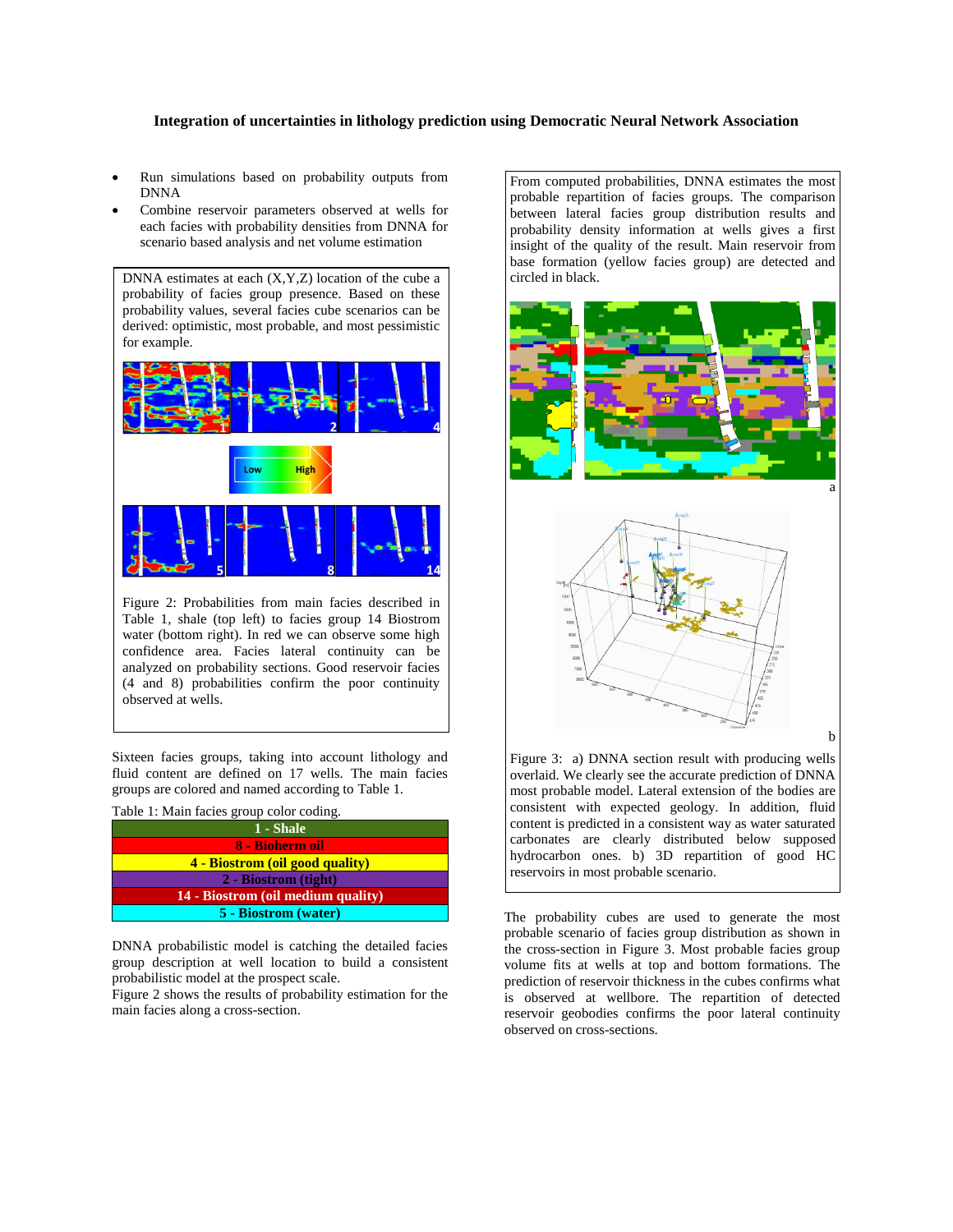## **Integration of uncertainties in lithology prediction using Democratic Neural Network Association**

The next step consists in using the probability cubes to generate several scenarios of facies group repartition.

As explained in Figure 2 multiple realizations can be derived through a combination of probability. Randomization based on probability distribution of facies groups generates a series of models.

Most pessimist scenario generated using DNNA probability estimations. Reservoir bodies are drastically diminished, as we can see as they do not fill the bodies. QC at well locations confirms that this scenario is more uncertain to happen than most probable model. The main reservoir bodies detected on most probable facies are circled in black to compare lateral extension differences between both

hypotheses.



This prediction corresponds to the most pessimistic scenario using the probabilities from DNNA. b) 3D repartition of good HC reservoirs is clearly reduced in the most pessimistic scenario.

Reservoir parameters have been estimated along well-bore per facies and correlated with the facies groups used for DNNA analysis. These parameters have been estimated using a deterministic approach. The use of facies group volume simulations using DNNA probability cubes helps to generate scenarios from best to crash case. The most pessimistic scenario (P10) is shown in Figure 4. The

extracted geobodies for good quality reservoir are smaller and show less continuity.As a comparison, most probable scenario in Figure 3 shows bigger reservoir in bottom formation.

The position of water contact is as precise on both cubes. This position corresponds to what is observed at wells.

The computation of net rock volume can be estimated as a scenario-based process using stochastic simulations. For confidentiality reasons, the net volumes will not be discussed in this paper. Net to gross will be used to illustrate the case (Figure 5 and Figure 6), and show how sensitivity to lithology variation can impact reservoir volume estimation.



Figure 5: Average net to gross histogram versus number of realizations. Most probable realizations confirms net to gross values ranges of approximatively 0.28.



Figure 6: Cumulative distribution function of average net to gross in top and bottom formations based on 100 stochastic realization. From P10 to P90 we observe a 7% variation of this estimation.